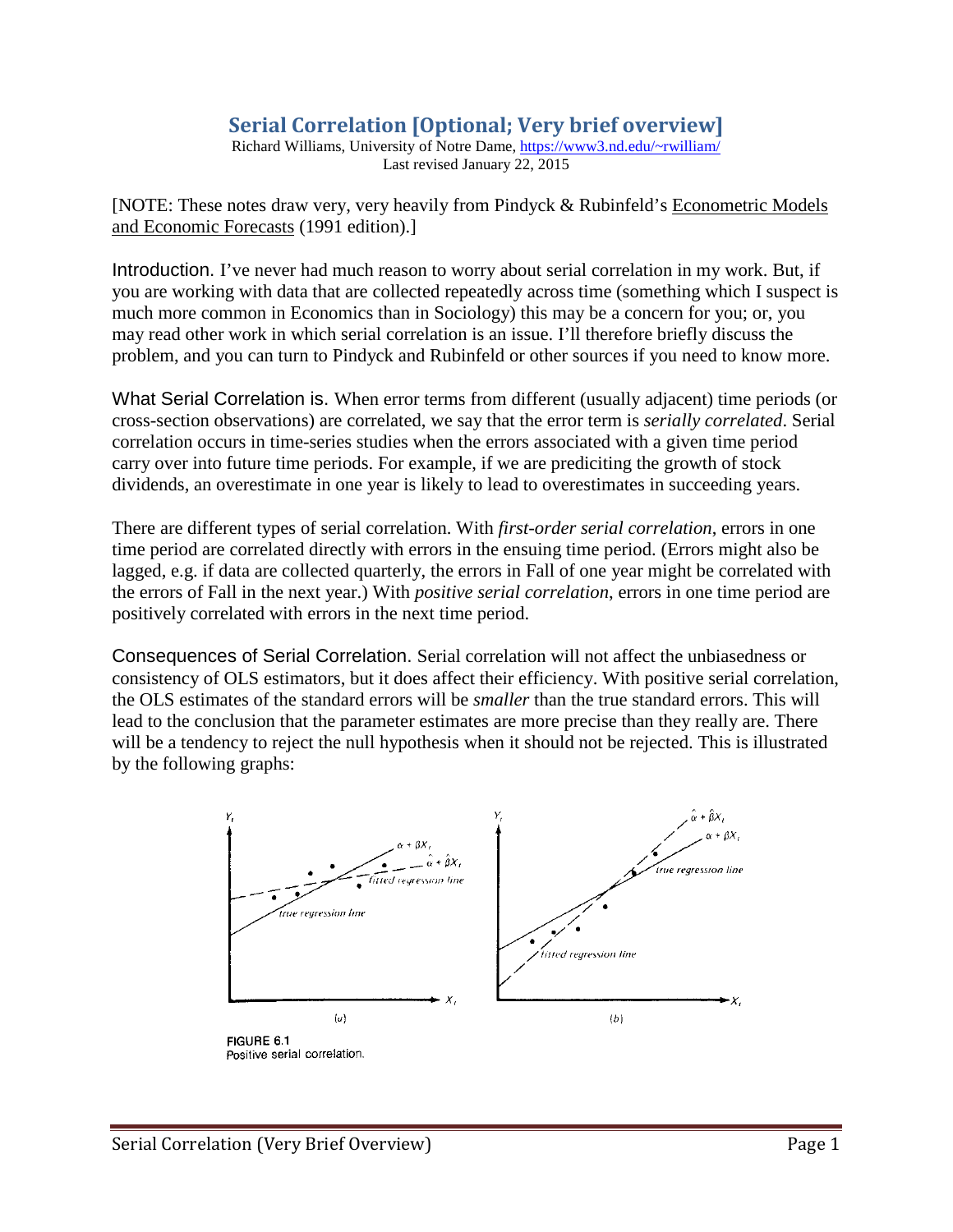In figure 6.1a, the error term associated with the first case happens to be positive. The first 4 error terms are then positive, followed by two negative errors. In figure 6.1b, just the opposite occurs: the first 4 errors are negative and the last two are positive. Each of these are equally likely to occur, so OLS estimates will be unbiased. But, in both cases, the OLS line fits the observed cases more closely than the true regression line does; this leads to an  $\mathbb{R}^2$  that is too large and an error variance that is smaller than the true variance.

Tests for Serial Correlation. A popular test for serial correlation is the Durbin-Watson statistic:

$$
DW = \frac{\sum_{t=2}^{T} (\hat{\varepsilon}_t - \hat{\varepsilon}_{t-1})^2}{\sum_{t=1}^{T} \hat{\varepsilon}_t^2}
$$

 $T =$  the number of time periods. Note that the numerator cannot include a difference for the first observation in the sample since no earlier observation is available. When successive values of  $\hat{\varepsilon}$ , are close to each other, the DW statistic will be low, indicating the presence of positive serial correlation.

The DW statistic will lie in the 0-4 range, with a value near two indicating no first-order serial correlation. Positive serial correlation is associated with DW values below 2 and negative serial correlation with DW values above 2. As Pindyck and Rubinfeld explain, exact interpretation of the DW statistic can be difficult.

Corrections for Serial Correlation. Pindyck and Rubinfeld describe various procedures for dealing with serial correlation. These include generalized differencing, the Cochrane-Orcutt Procedure, and the Hildreth-Lu procedure.

Related Topics. Stata has a variety of commands and procedures for time series data. Also, if you are working with cross-sectional time series data (i.e. longitudinal/ panel data) you should familiarize yourself with Stata's XT commands, e.g. xtreg. Often these problems involve large N/ small T (e.g. 2,000 subjects that have been interviewed 2 or 3 different times.) In other cases you have small N / large T (e.g. 50 countries that you have 60 years worth of annual data on). I probably won't have time to go over these in class but I can loan you some books and manuals if your research project requires such methods.